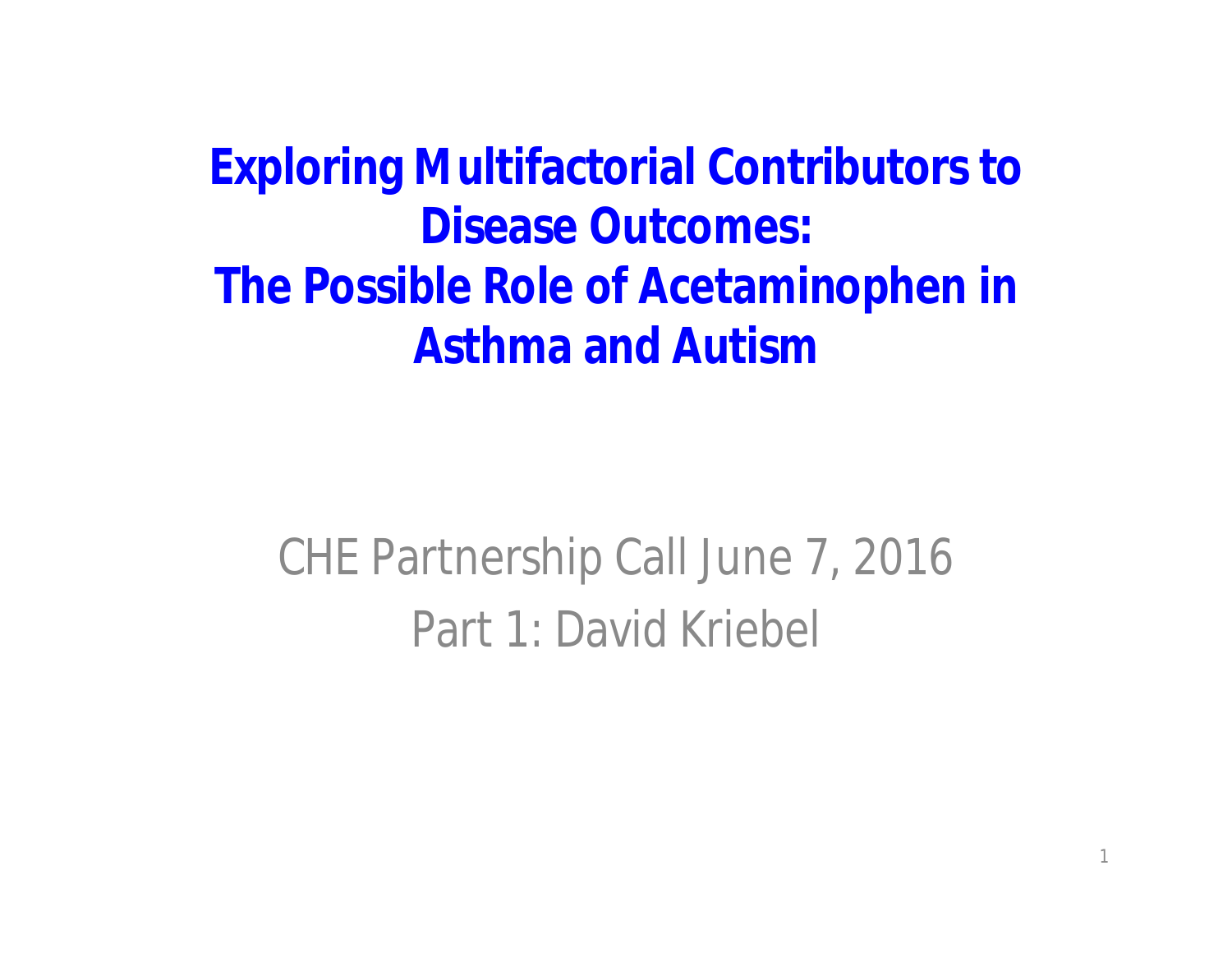#### **Multifactorial causal webs**

- Like the weather!
	- "everybody talks about it, but nobody does anything!"
- In particular:
	- How much evidence do we need to decide that factor X contributes to causal web Y before we act to prevent exposure?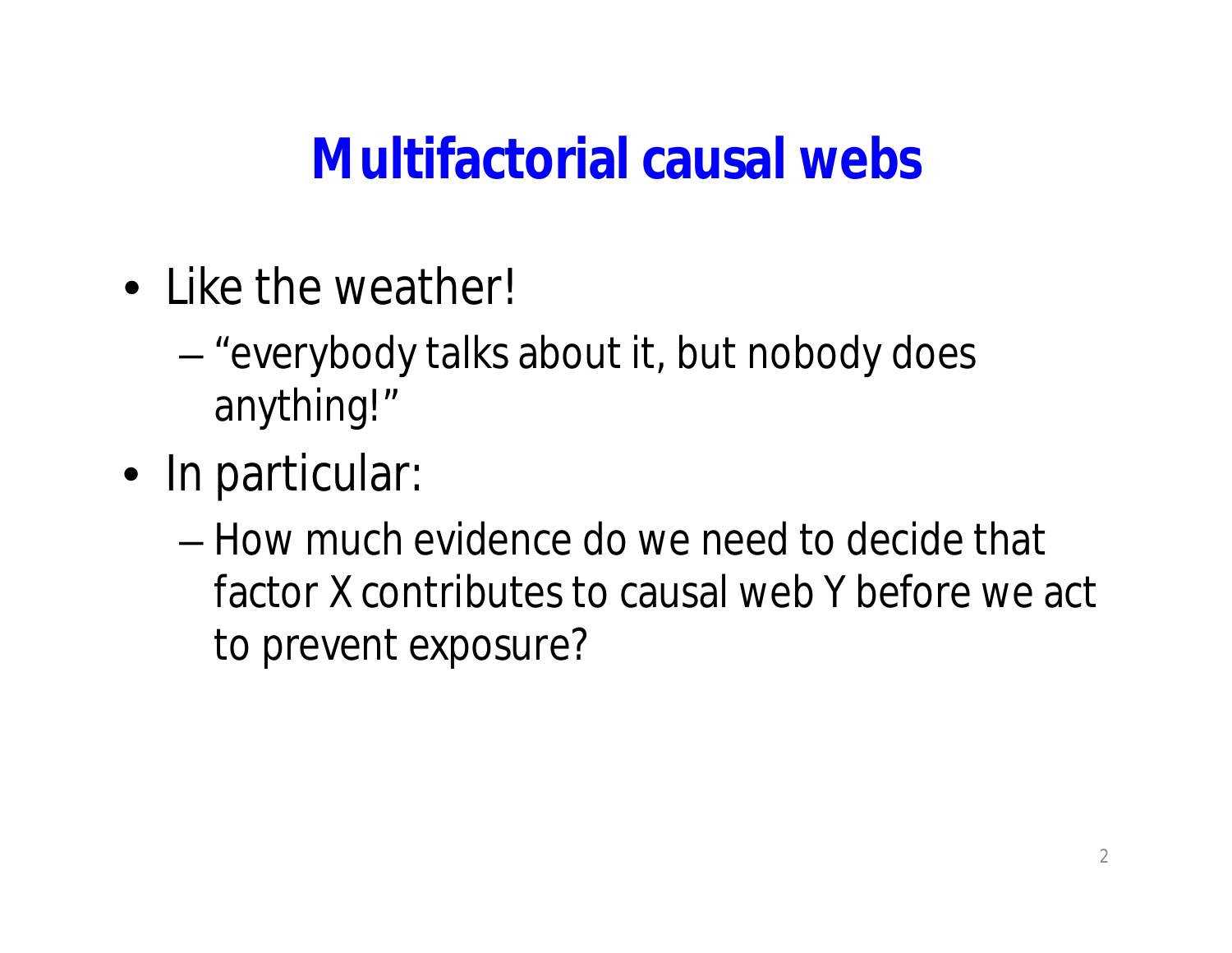**Does Acetaminophen contribute to Asthma & Autism?**

- Important question!
- Also, a useful model for thinking about hazards from harder-to-measure exposures like:
	- PFOA
	- BPA
	- PBDE
	- $-$  Etc.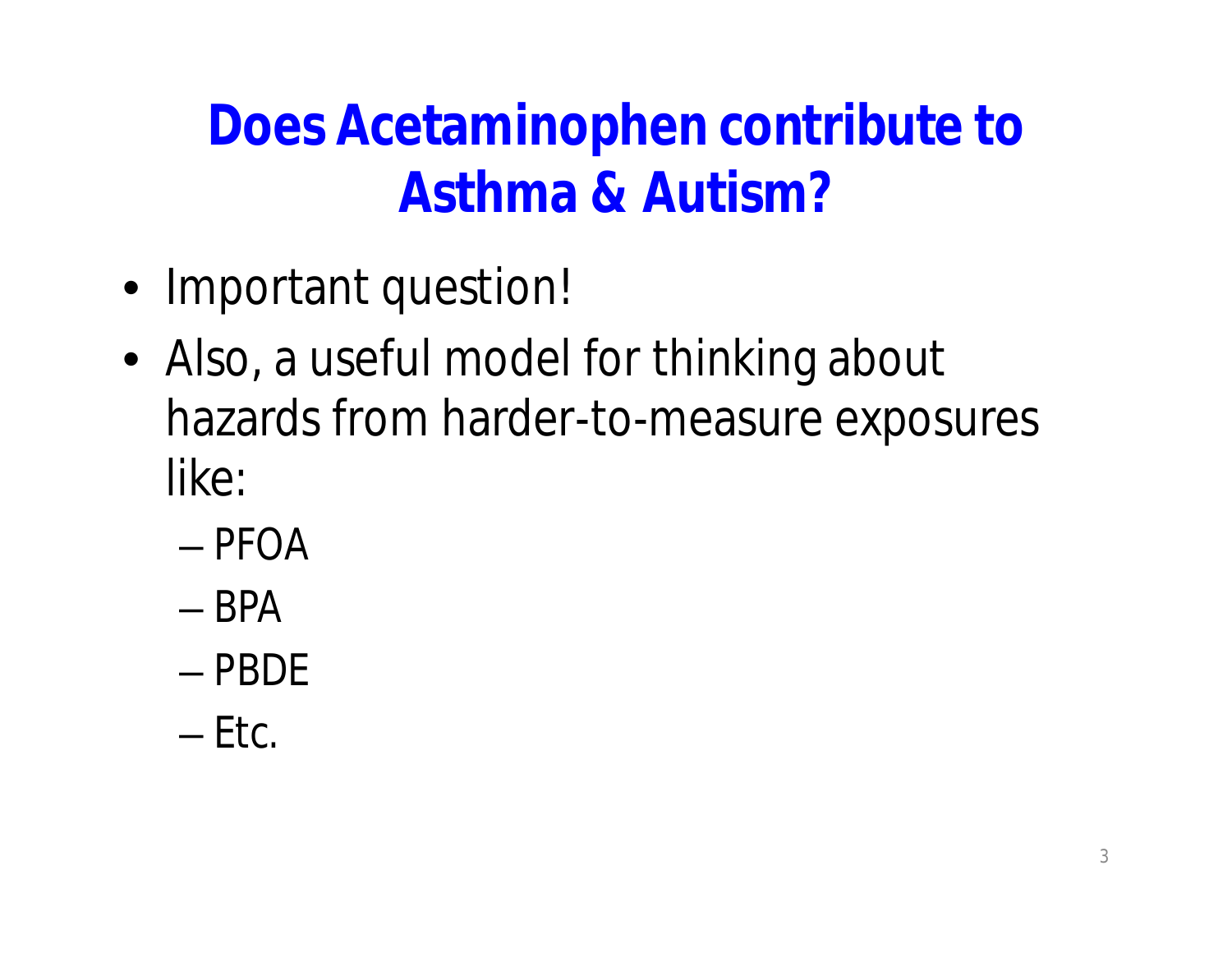#### **To Begin: Acetaminophen & Asthma?**

- Plenty of epidemiologic evidence for an association, but
	- Medical community remains unconvinced
- Why?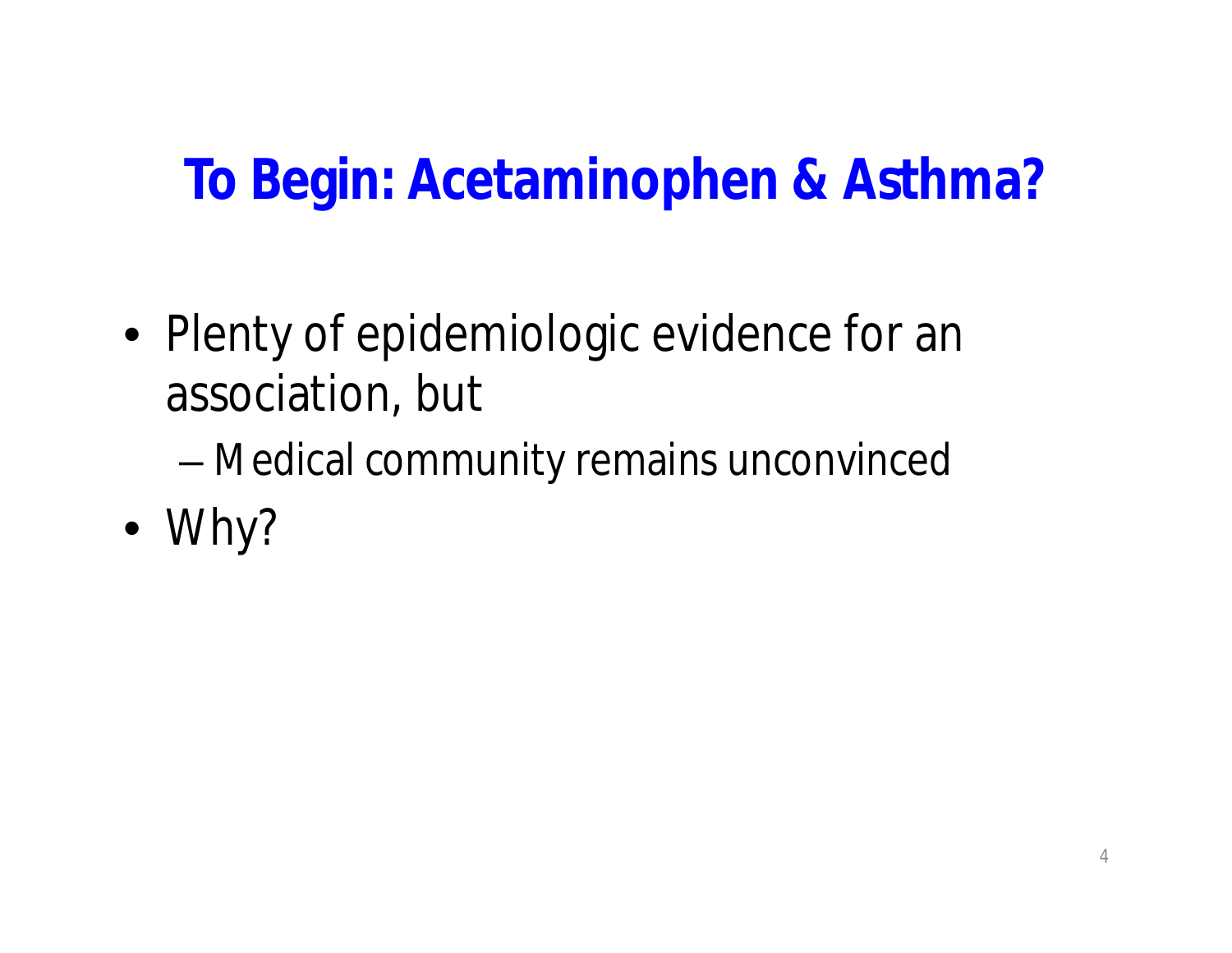## **Asthma incidence is rising – especially in children**

- Asthma is a chronic lung disease causing airway hyper-responsiveness, inflammation, and airway obstruction.
- Affects 9.5% of US children
- Affects 8.0% of US adults

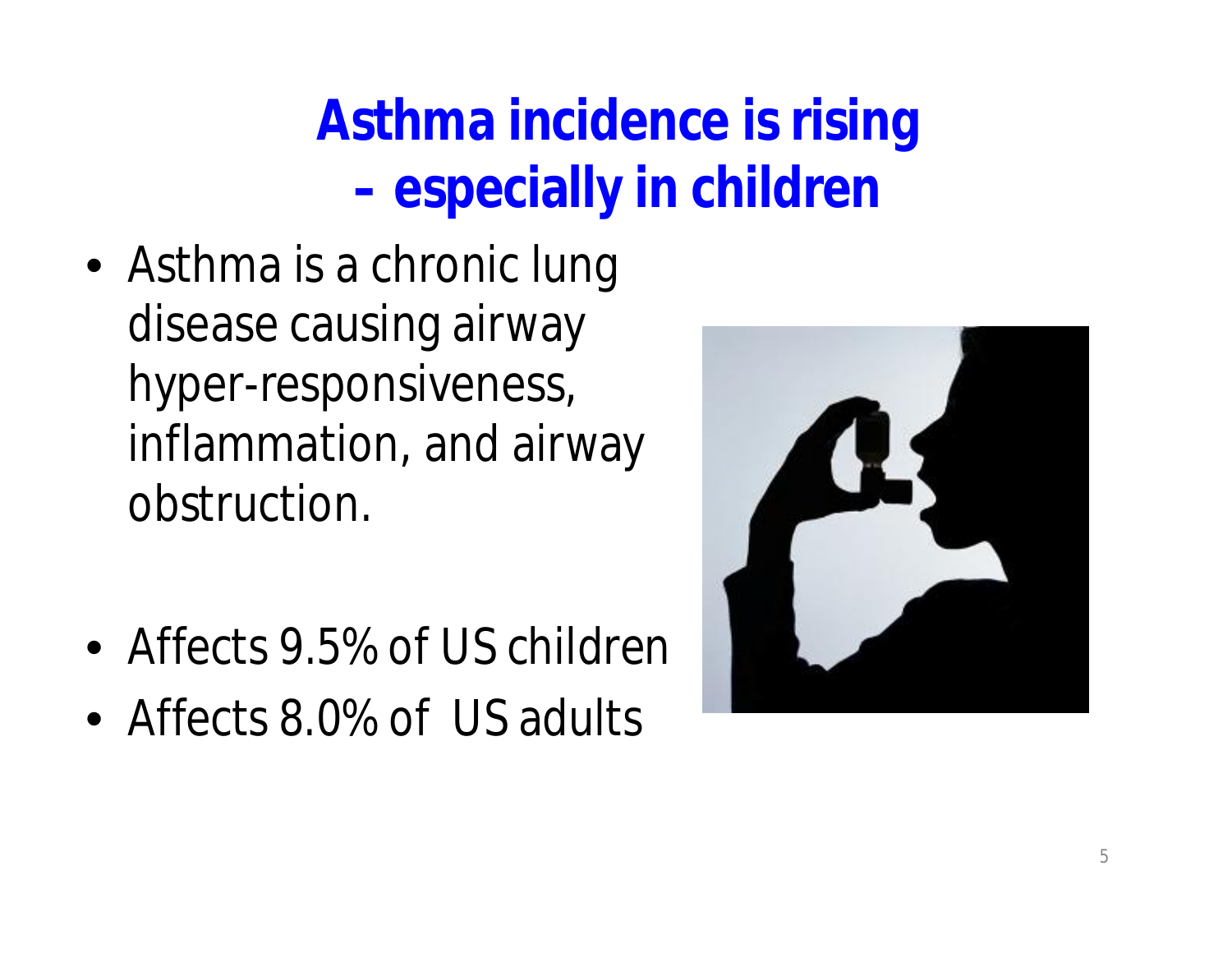#### **What is Acetaminophen?**

- *N-acetyl-para-aminophenol Paracetamol, Tylenol (will use APAP)*
- *An antipyretic- NOT AN ANTI-INFLAMMATORY*



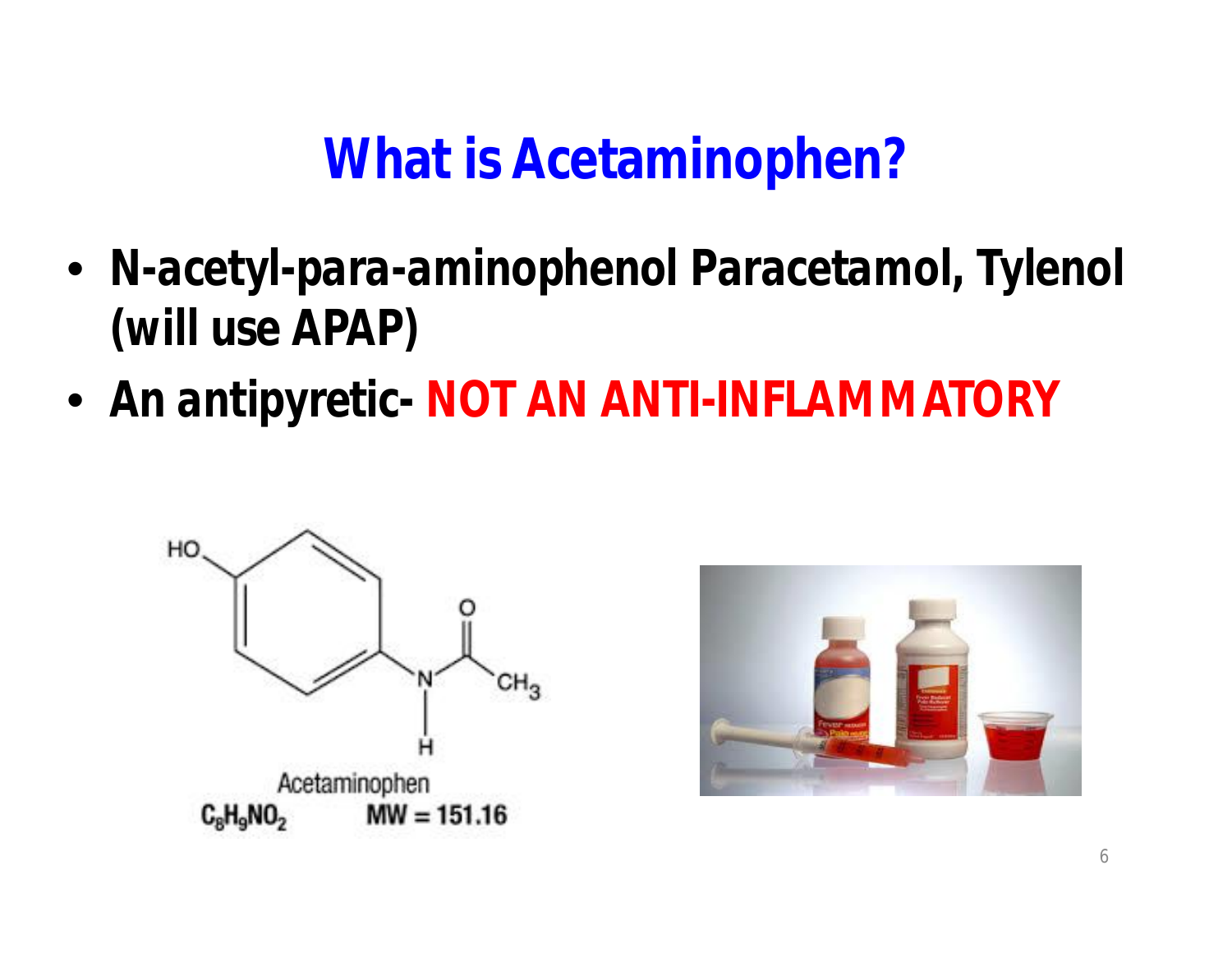## **Acetaminophen has a very narrow safety margin**

FDA in 2009- As little as 25% above the maximum daily dose (4000mg) has been reported to cause liver damage



8 Extra-strength (500mg) + just **2** more

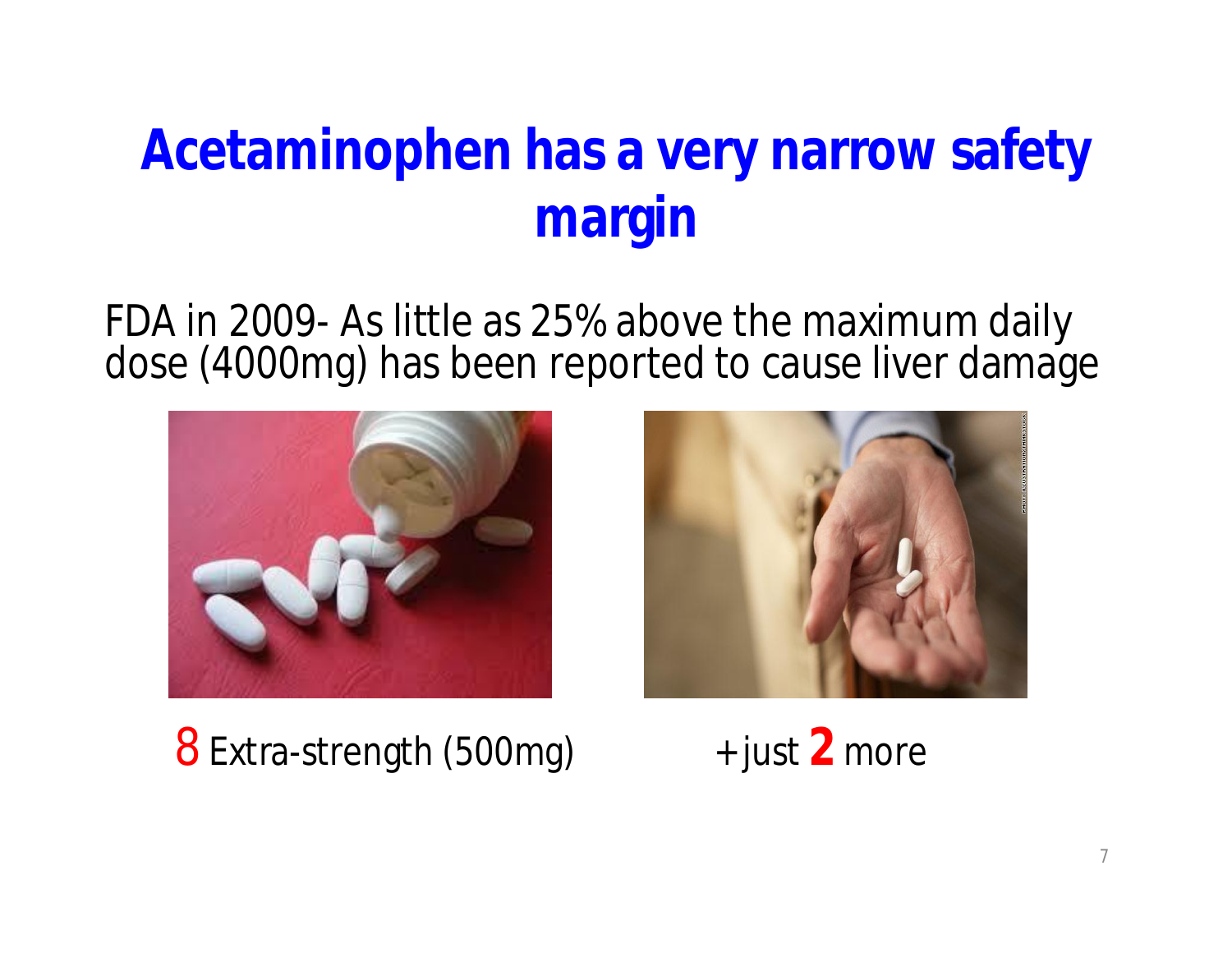#### **Acetaminophen is the leading cause of acute liver failure and is widely used**



**65% of US women will 23% of infants given it take it during pregnancy in any given week**

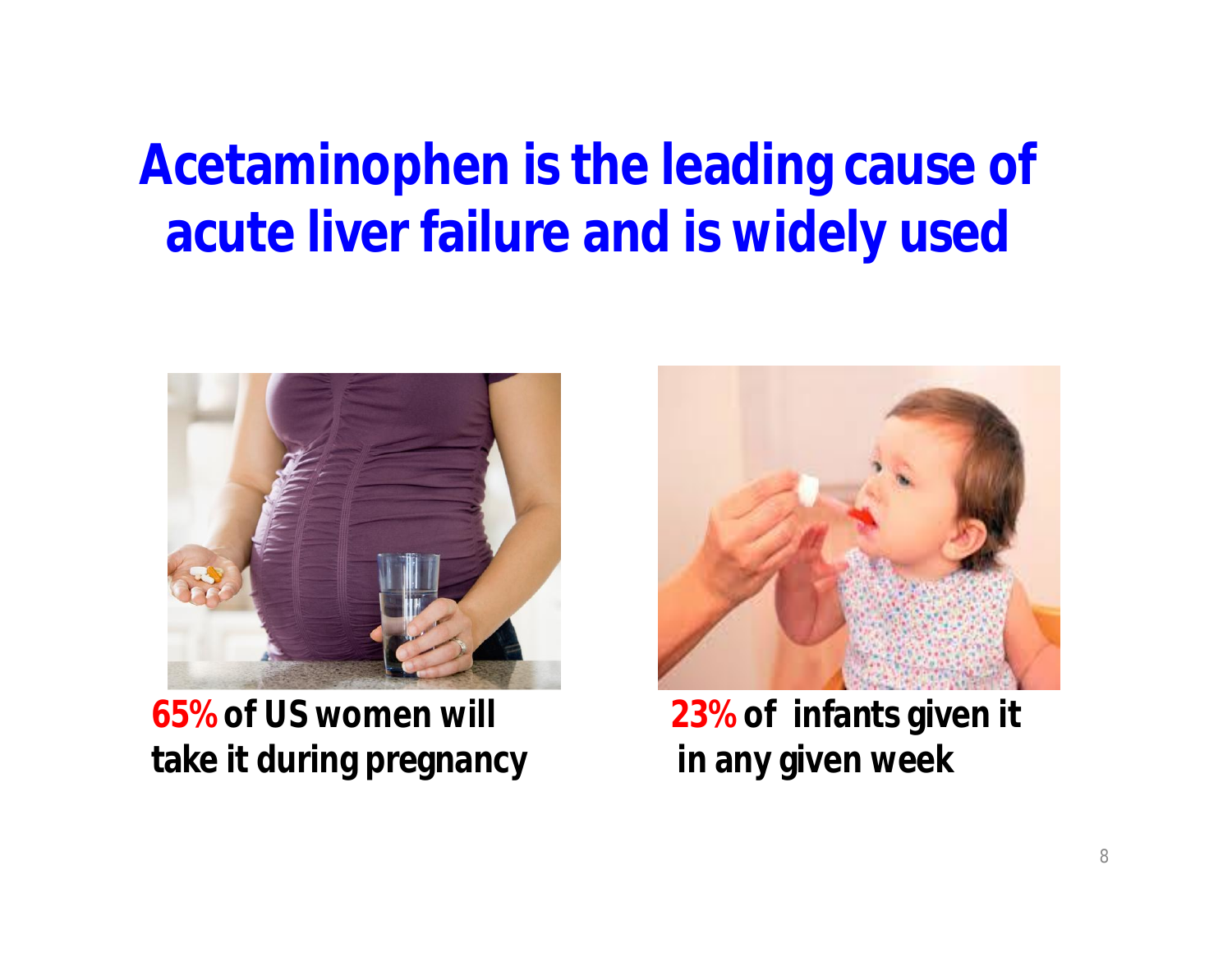**There have been > 42 studies of acetaminophen & asthma risk**

- **Most find a modest but increased risk**
	- **Consistent findings for**
		- **prenatal,**
		- **children and**
		- **adult exposures**
	- **Evidence of "dose response"**
	- **Biologic plausibility**

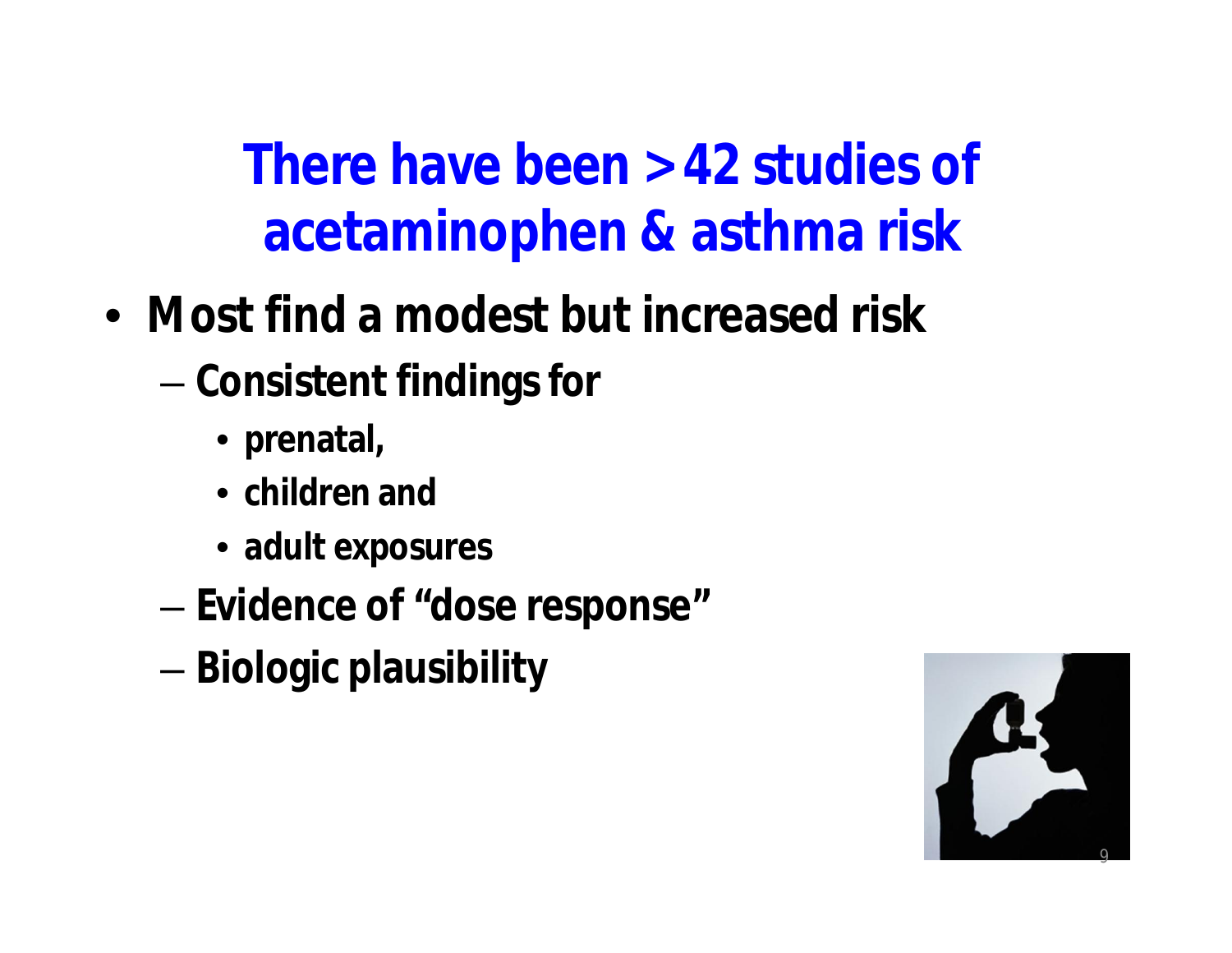#### **Childhood exposure and asthma**

Summary meta-analysis plot [random effects]



**Summary Risk Estimate =1.58 95% CI (1.30 to 1.80)**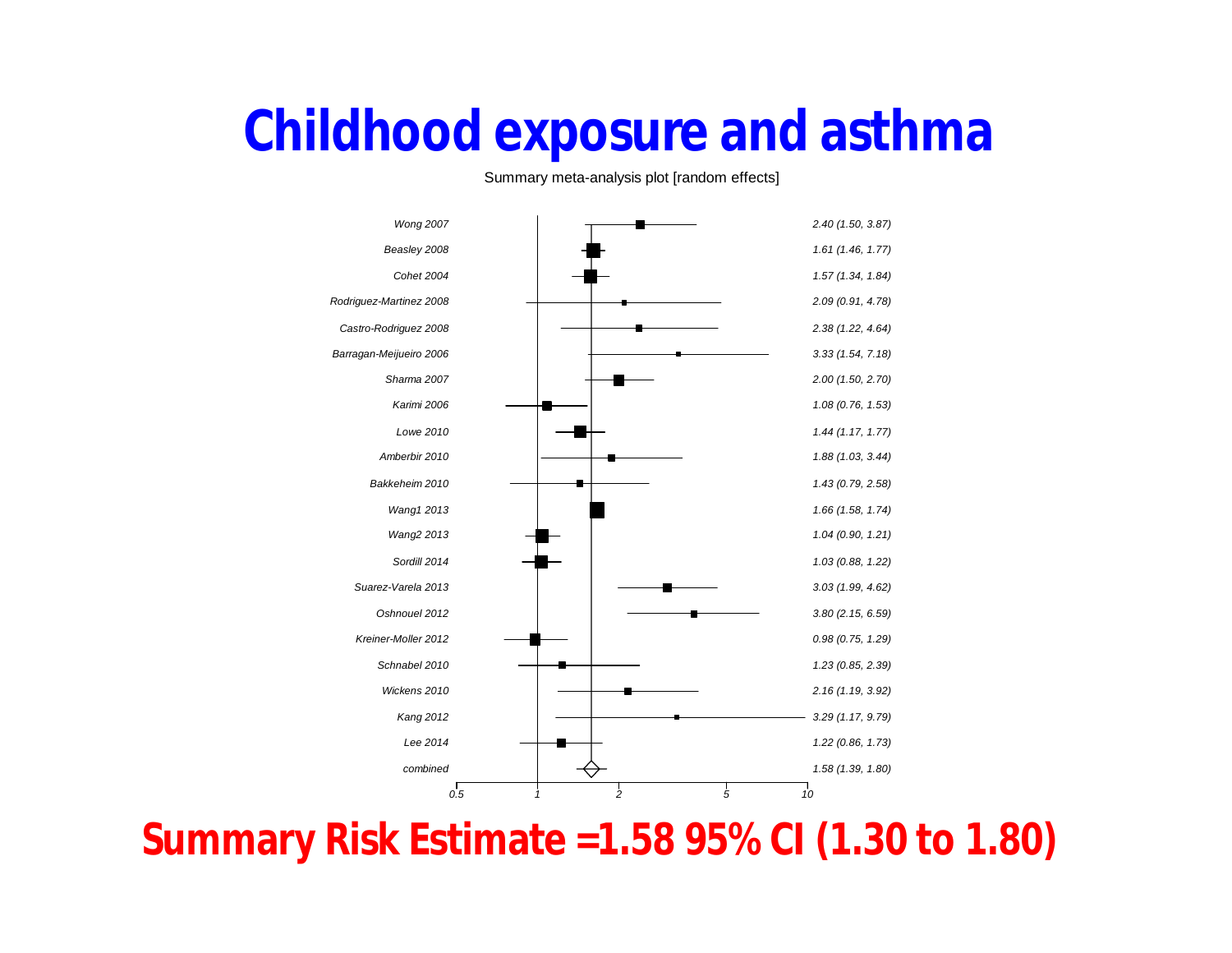#### **There are plausible biologic mechanisms**

**Acetaminophen has been shown to decrease glutathione levels leading to oxidative injury.**

**Acetaminophen-induced oxidative stress may enhance Th2 cell polarization and mediation of noneosinophilic inflammatory responses.**

**Prenatal APAP mouse model recently developed (Karimi et al. 2015)**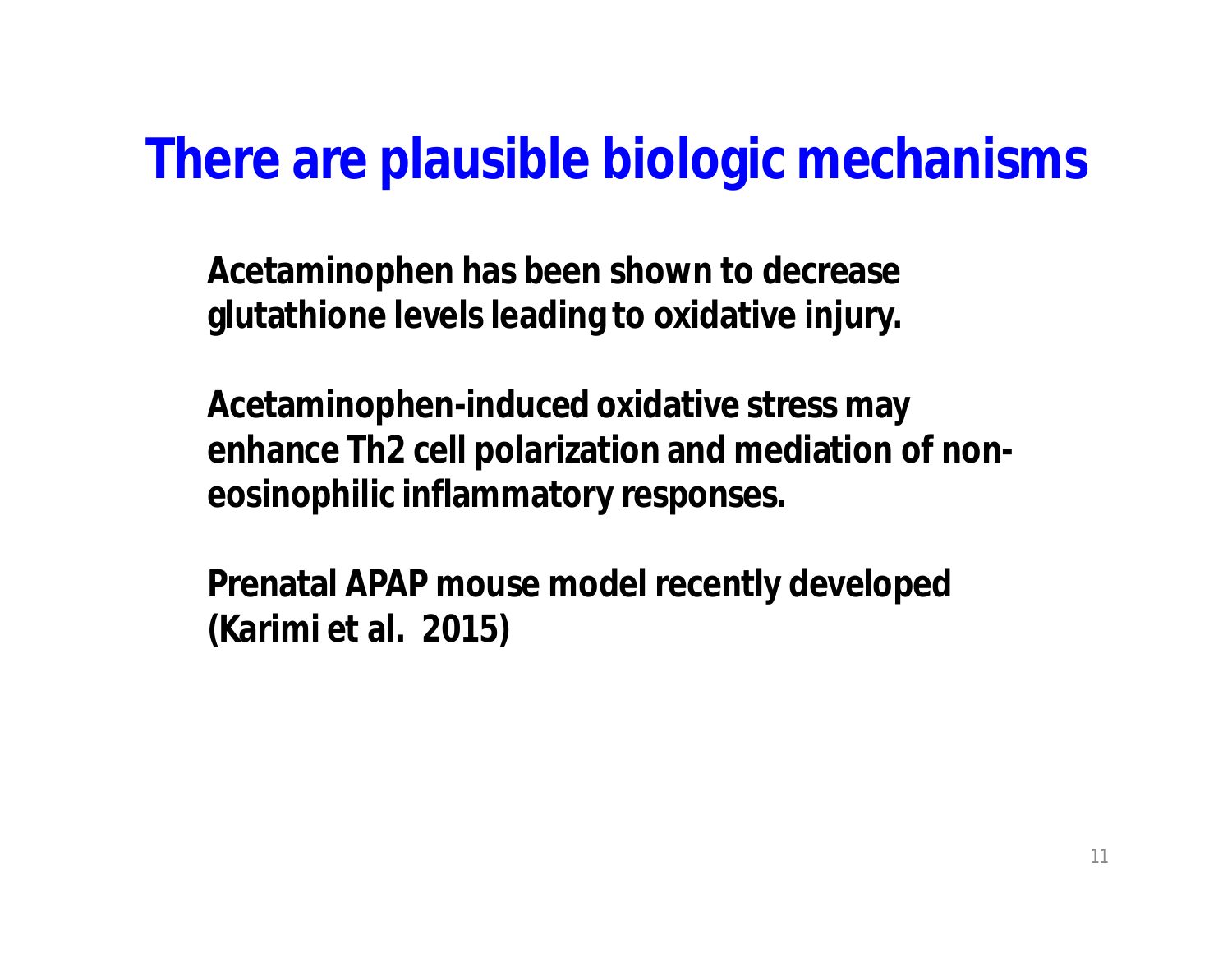**Despite this evidence, many researchers remain skeptical about the link between acetaminophen and asthma**

**RESEARCH ARTICLE** 

## Prenatal Paracetamol Exposure and Wheezing in Childhood: Causation or Confounding?

Enrica Migliore<sup>1</sup>\*, Daniela Zugna<sup>1</sup>, Claudia Galassi<sup>1</sup>, Franco Merletti<sup>1</sup>, Luigi Gagliardi<sup>2</sup>, Laura Rasero<sup>3</sup>, Morena Trevisan<sup>1</sup>, Franca Rusconi<sup>4</sup>, Lorenzo Richiardi<sup>1</sup>

#### Conclusion

The association between maternal paracetamol use during pregnancy and infant wheezing is mainly, if not completely explained by confounding.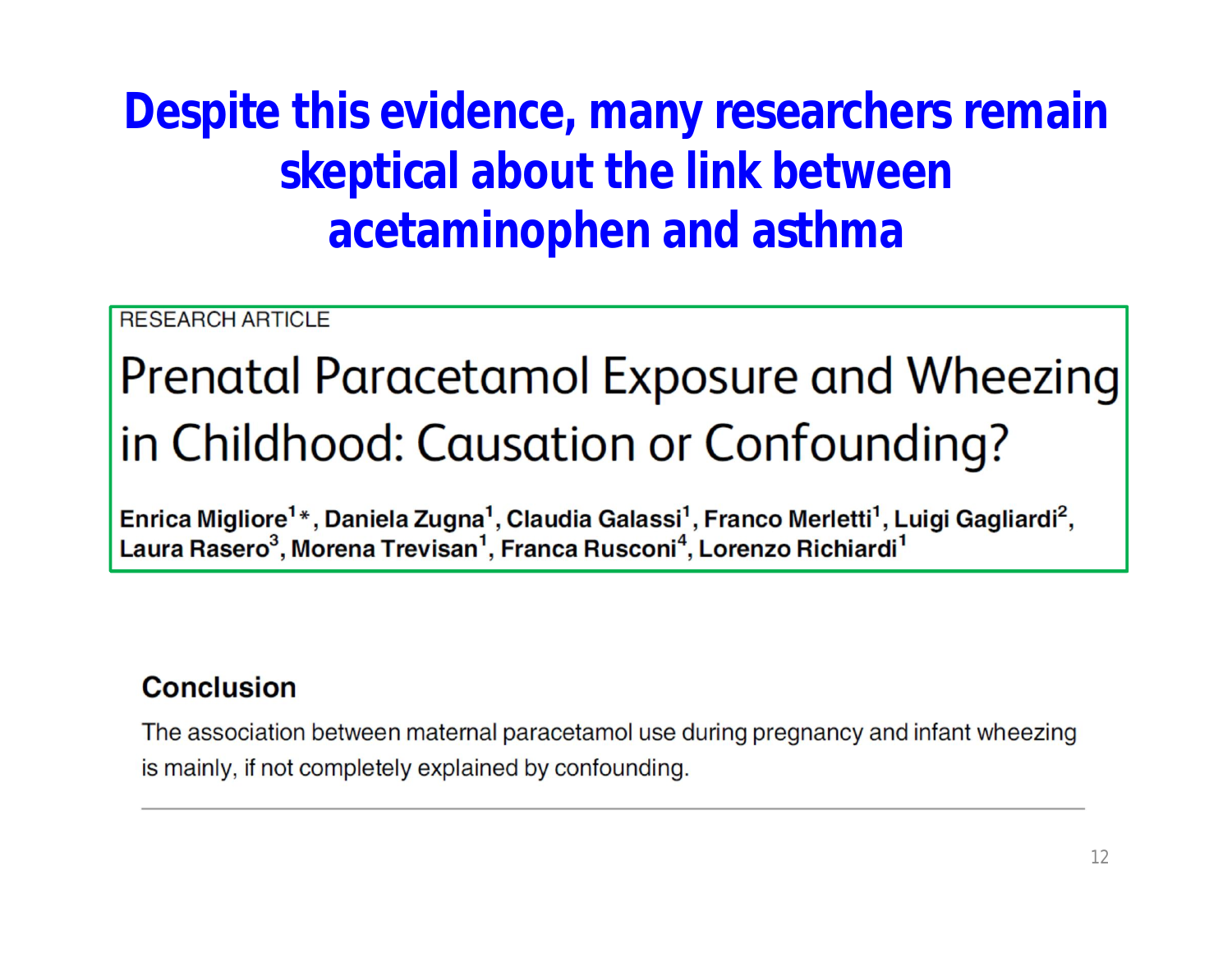# **"Confounding by Indication"**

Suppose the apparent association is false - acetaminophen is an innocent bystander.

This could happen if the reason (indication) for taking the acetaminophen is the real cause.

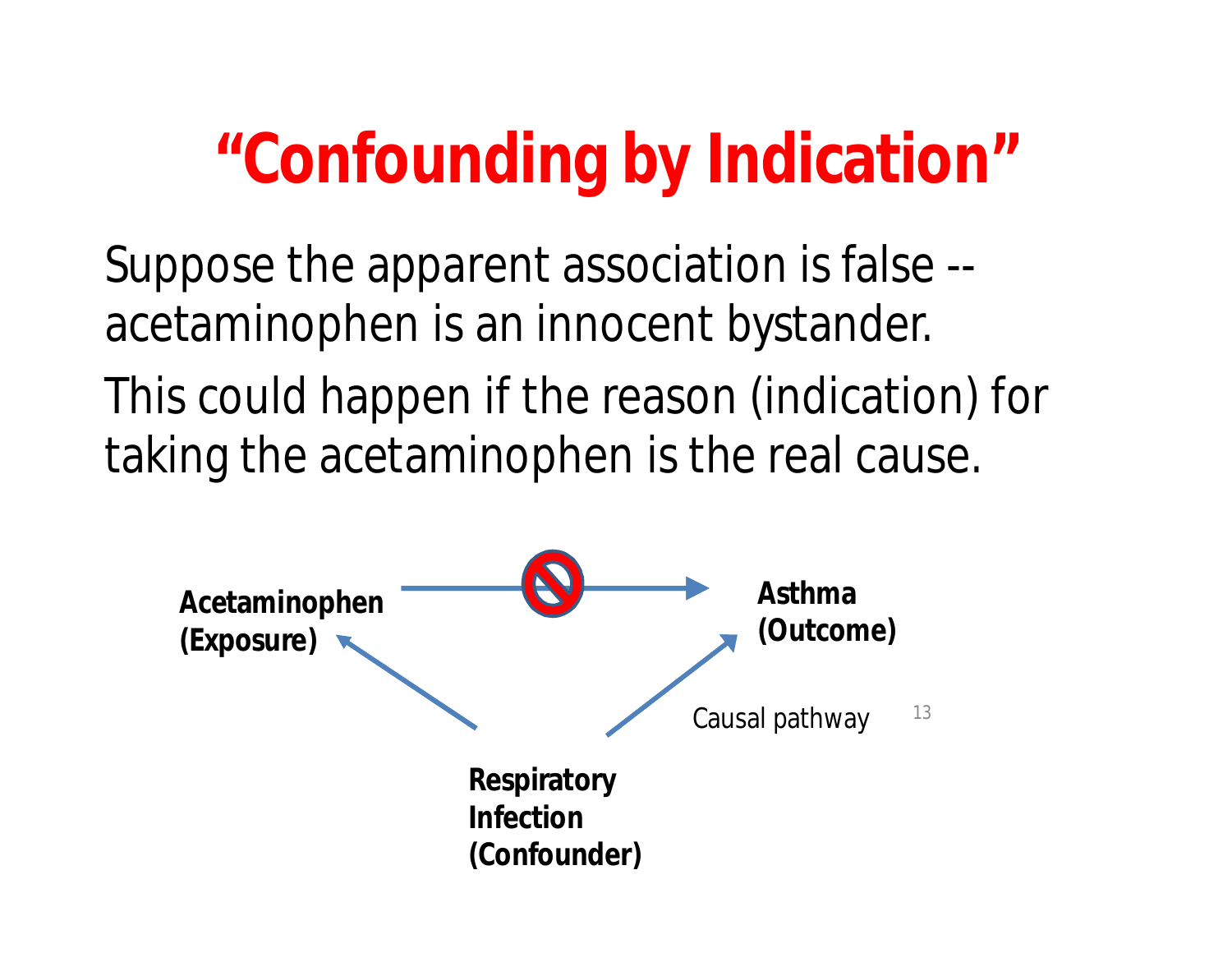#### **But asthma incidence is rising while infectious diseases are falling (in developed countries)**



Figure 1. Inverse Relation between the Incidence of Prototypical Infectious Diseases (Panel A) and the Incidence of Immune Disorders (Panel B) from 1950 to 2000.

*Bach J-F. N Engl J Med 2002; Vol. 347, No. 12*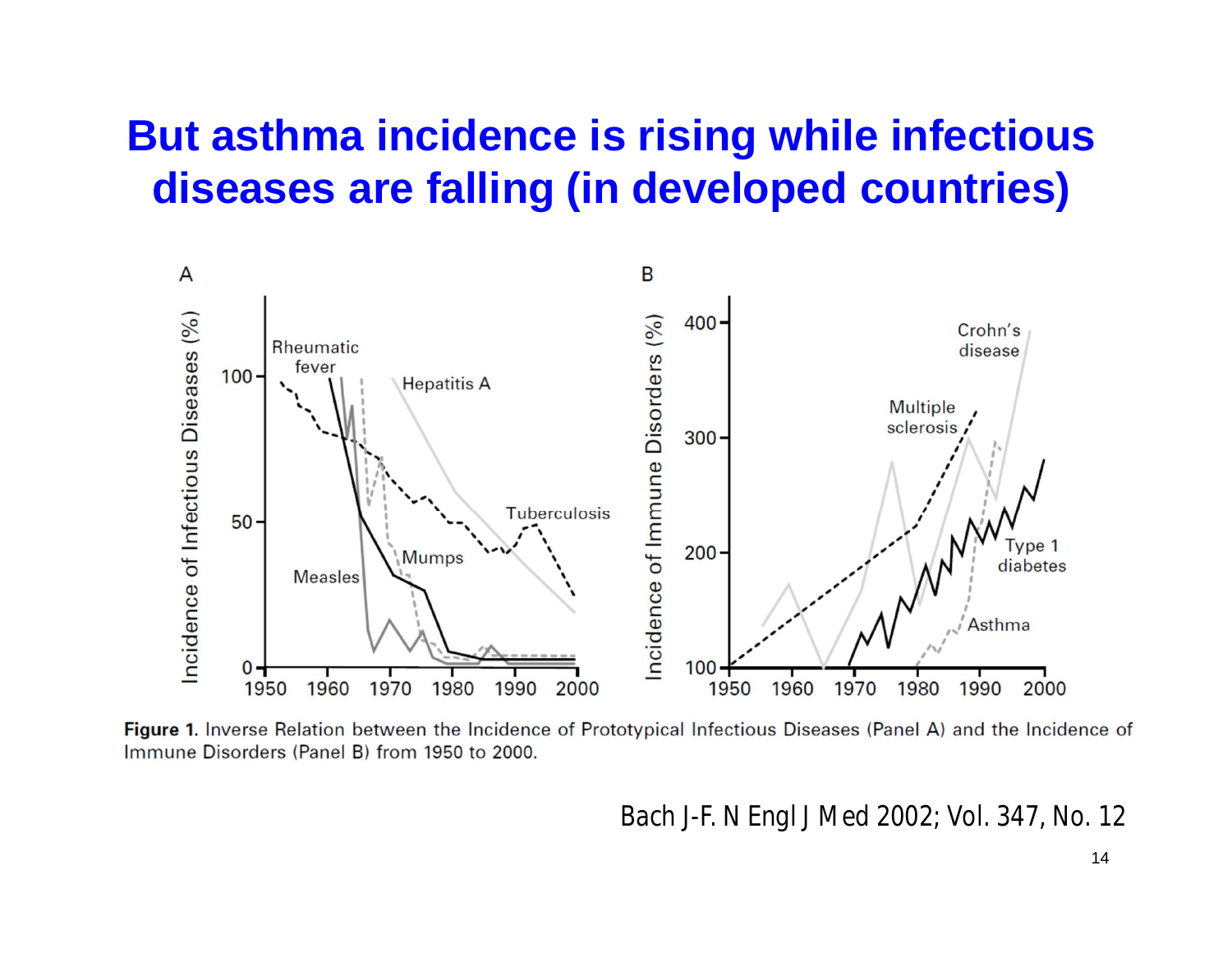**We propose instead that both acetaminophen & infection may contribute to a multi-factorial causal web for asthma**

Infection may cause "immune dysregulation" or activation.

Acetaminophen may be a final "trigger" that leads to asthma

**Infection Acetaminophen Asthma**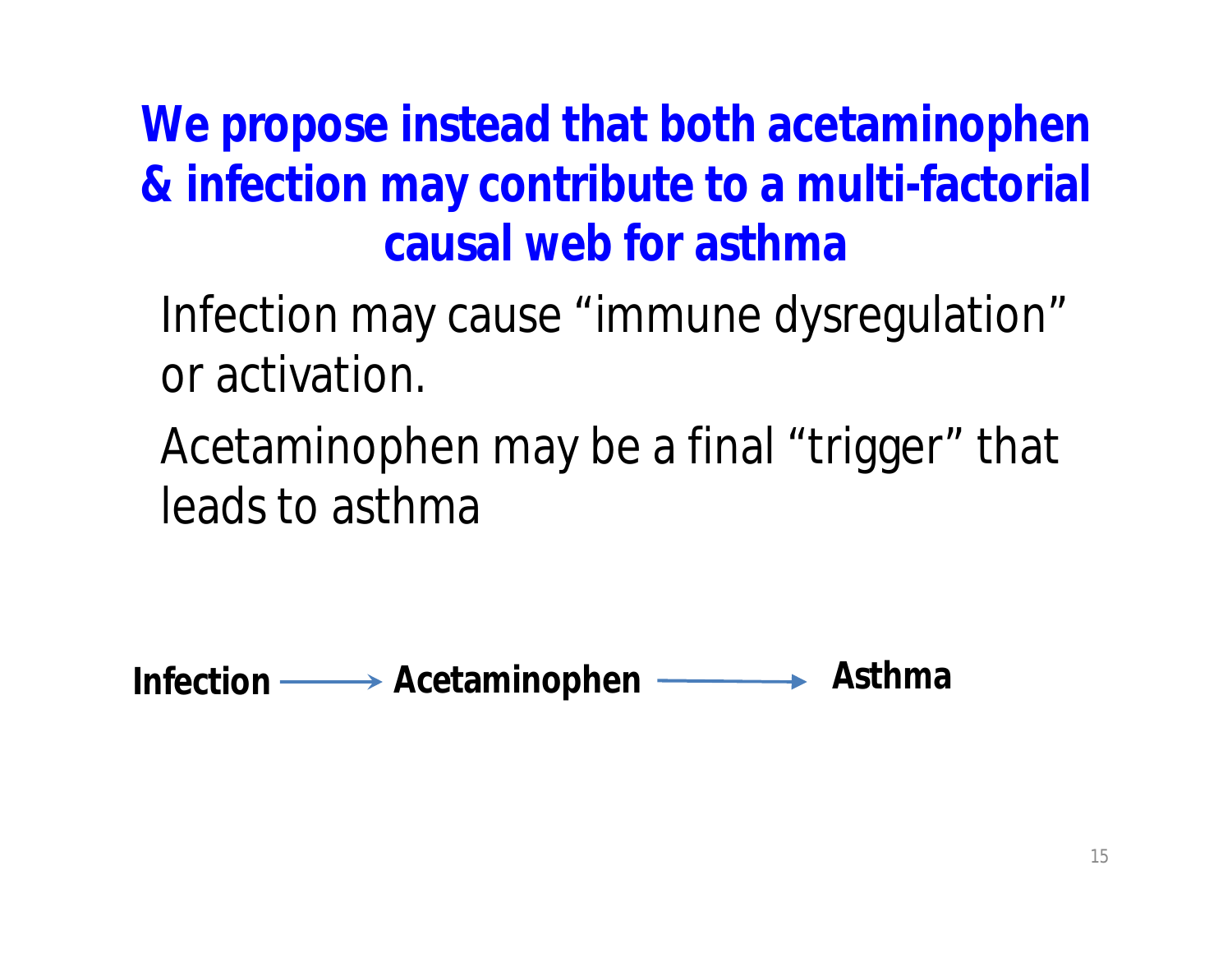**Extending the Hypothesis-we propose:**

Asthma, attention deficit hyperactivity disease (ADHD) and autism may be two-stage diseases:

An initial intense exposure produces an immune priming response. This could be an infection, environmental exposure, or other stressor

A second intense exposure – possibly acetaminophen - produces a systemic immune sensitizing response that leads to the disease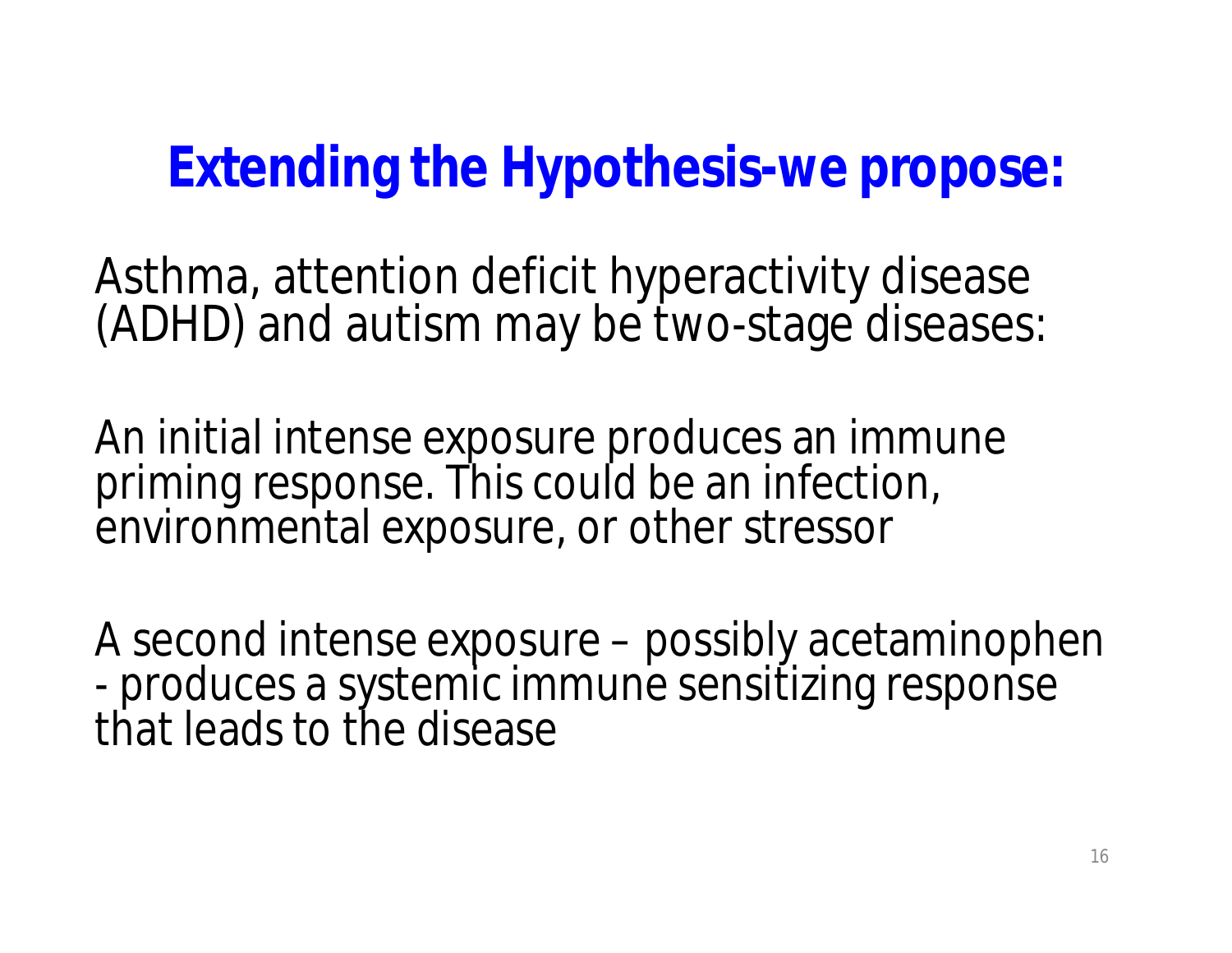#### **Idealized typical Time Course**

• Irreversible Discrete Disease Process



*From: Smith & Kriebel. A Biologic Approach to Environmental Assessment & Epidemiology. Oxford Univ. Press, 2010.*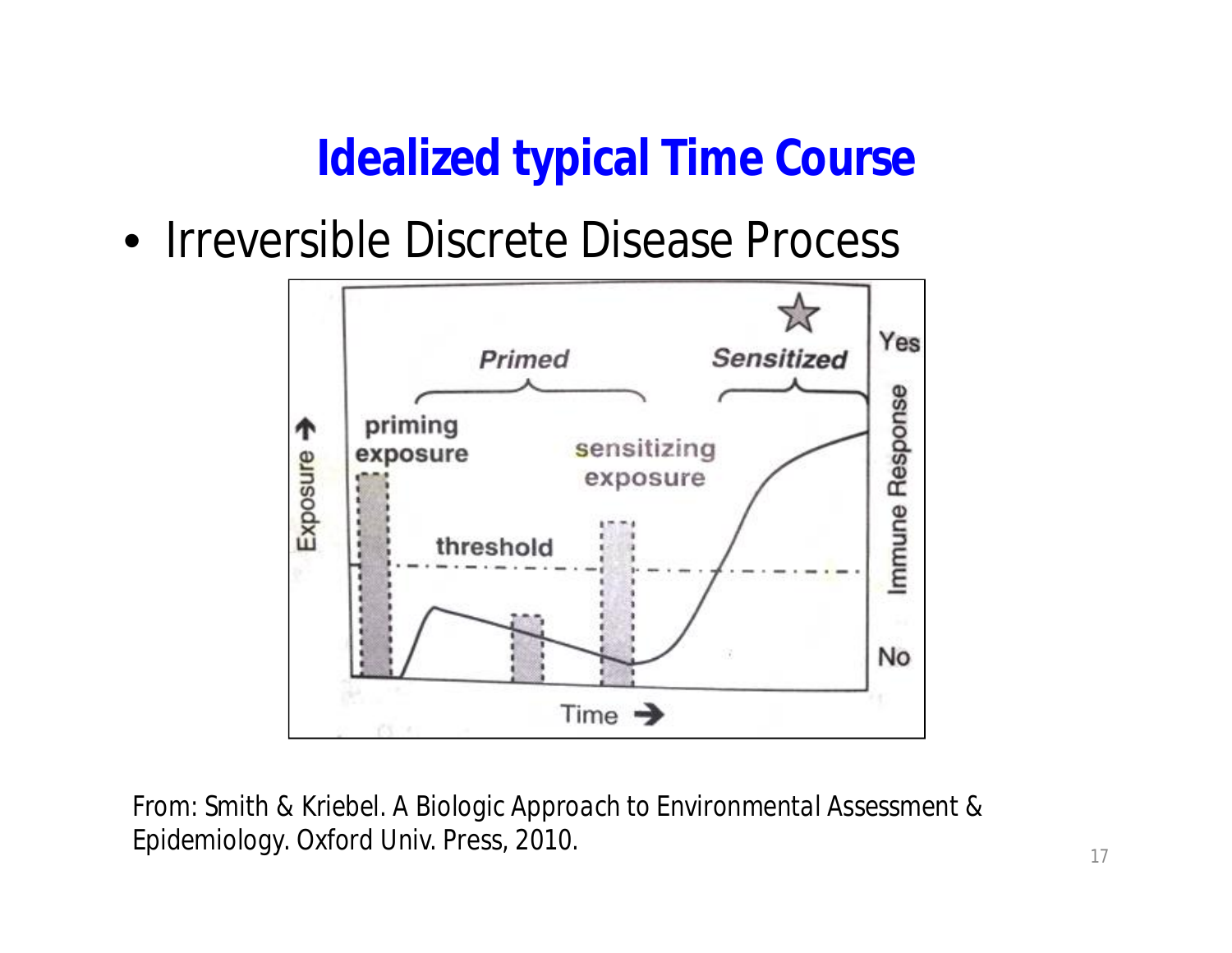**Important aspect of 2-stage model**

- Removal of either of the two exposures- the priming exposure OR the sensitizing exposure can decrease disease incidence
- Conversely, a rising trend in one (acetaminophen use) could drive increase in the outcome even if the other exposure is stable or falling (infection).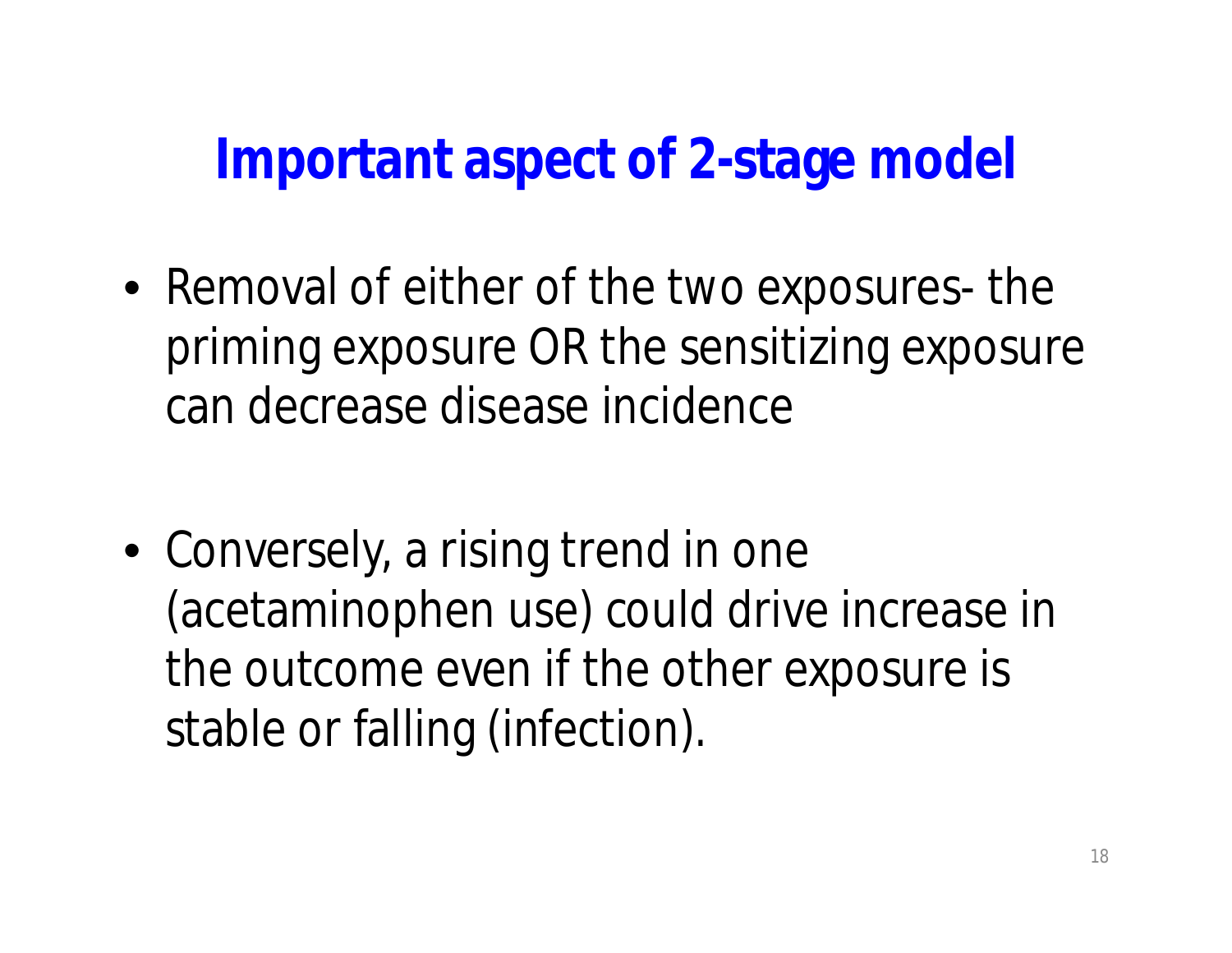## **The best evidence of two-stage etiology is for asthma:**

- Four epidemiologic studies have identified antioxidant genetic polymorphisms that interact with acetaminophen to elevate risk beyond the risk associated with the polymorphism or APAP independently
- Environmental tobacco smoke and APAP interacted similarly to elevate oxidant and irritant respiratory tract responses in mice